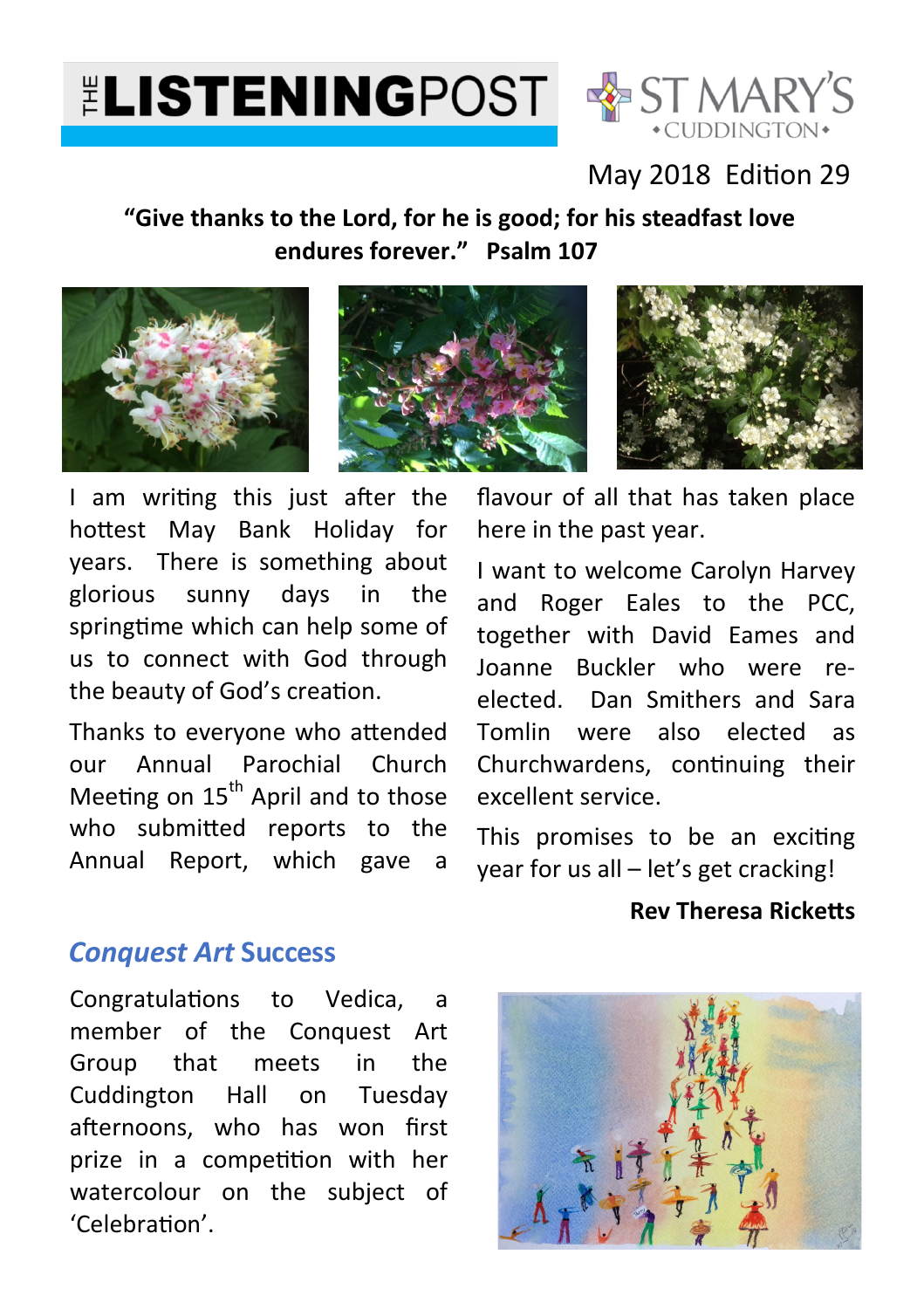# **Church Finances First Quarter 2018**

We have now finished the first quarter of 2018 and I thought you would be interested in how our finances are so far this year. Before talking numbers, I thought it may be helpful to give a little background to the way we account for the receipts and payments passing through the accounts. We have a number of different funds within the accounts and these can be broken down into three groups.

**Endowment funds** represent money left to the church to produce income for particular purposes. The money received is invested to produce income that can only be spent on items specified by the giver. An example of this is the Leverton Endowment Fund. Peter Leverton left money to the church in his will which was to be invested, and the income from the investment is to be used for the maintenance and upkeep of the Leverton Room.

**Restricted funds** represent money received for a particular specified purpose. The PCC can only use money from one of these funds to spend on projects specified for that fund. Again the Leverton Fund can act as an example. Income from the Leverton Endowment fund is placed in a Leverton restricted fund, and this money can only be used for the maintenance and upkeep of the Leverton Room. Other restricted funds may result from appeals for specific purposes such as repairs to the roof.

**Unrestricted funds** represent the largest amount of money held by the church (78% at the end of 2017). These funds can be used at the discretion of the PCC. The PCC may decide to put some of these funds aside for specific purposes. These are then separated into designated funds. One example of this is the Worship Music Fund. Over a number of years the PCC has put aside just under £7,500 in case the organ or other sources of music in the church require repair or replacement. Although designated, these funds remain unrestricted because the PCC can transfer them back to the General Fund if required or if they are no longer needed for their designated purpose.

During the first quarter, (January to March) there has been little movement in the restricted funds and none in the endowment funds. The General Fund (an unrestricted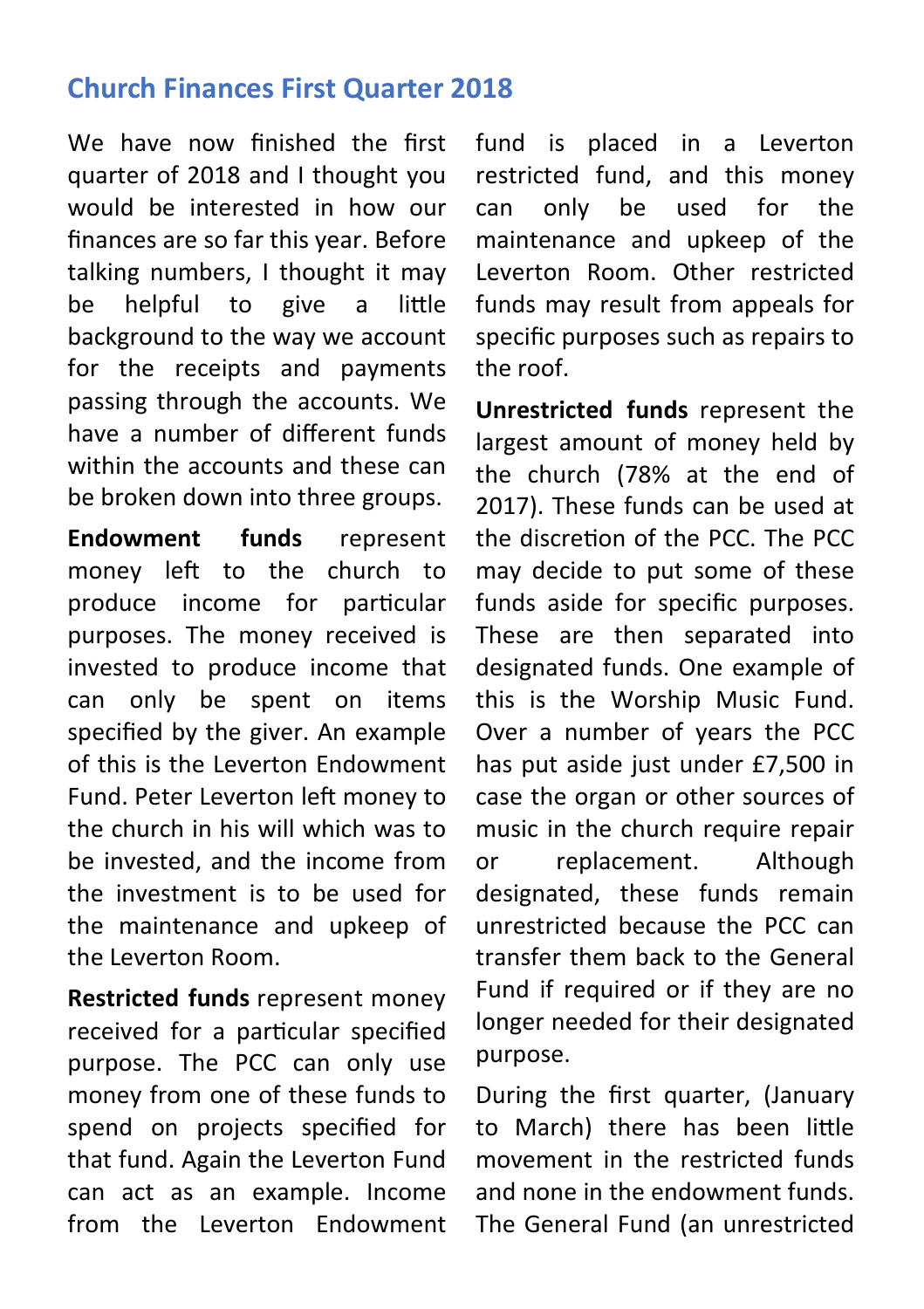fund) through which the bulk of income and expenditure passes, has shown a shortfall of just over £8,600. Although disappointing, this was very much in line with the budget for the year. Although a lot of work has gone into reducing costs, we have a very high level of fixed and semi fixed costs so the scope for reduction is limited. Going forward there is more opportunity to increase income. Hall bookings continue to be buoyant and the reformed Social and Fundraising Committee will help in raising funds. In additional to the shortfall in the General Fund we spent just under £5,000 through the Estates Fund. Much of

## **Captain Roland Churchill Layton**



In the church's north aisle there is a plaque in memory of Captain Roland Churchill Layton, the son of the first Vicar of the present church (the **Photo: Tonbidge School** Revd William Edward

Layton). He was commemorated in St Mary's on  $29<sup>th</sup>$  April this year, the eve of the centenary of his death.

Roland Layton was much older than many of the young men commemorated on the war

this was on the rewiring of part of the church. The gutters were also cleared.

Finally, we were lucky to receive just under £15,000 in legacies in the first quarter. These do not carry restrictions so are added to the unrestricted funds of the church. Those of you who are doing the maths will realise that as a result of these legacies, we have a small surplus in the first three months! However this is unlikely to continue for the rest of the year.

If you would like any further information regarding our finances, please talk to me.

#### **David Eames**

memorial in the south aisle: he was born in 1879, and had served in the Nottinghamshire (Sherwood Rangers) Yeomanry in the South African War in 1901-03. After a career in the colonial Civil Service in southern Nigeria, he returned to the Sherwood Rangers within a few weeks of the outbreak of the First World War; in 1915-16 he was based in Salonica, serving in Macedonia and becoming a temporary Captain.

He led the first cavalry patrol into Serbia, and was awarded the